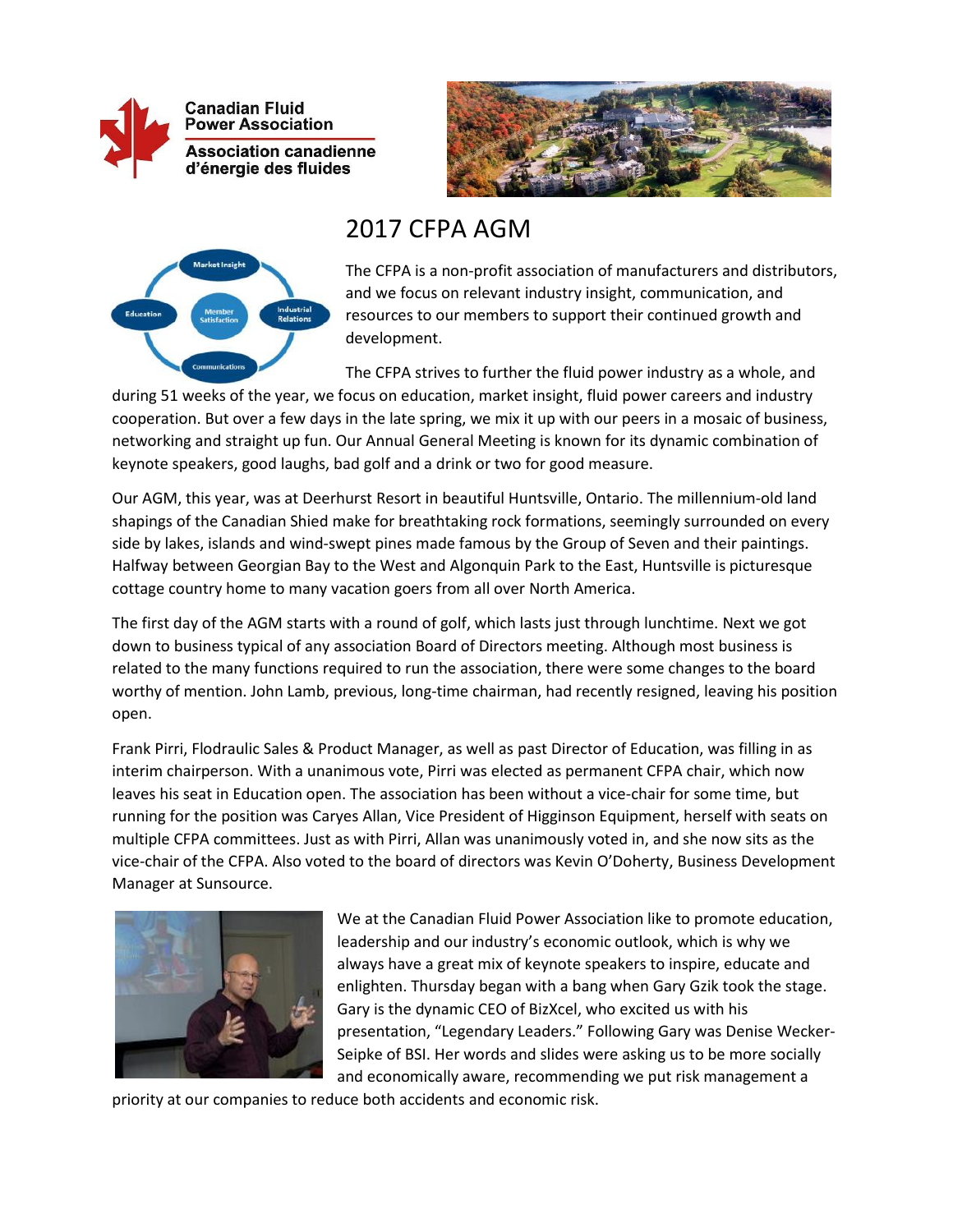Unfortunately, the cool weather put the brakes on our planned beach BBQ, but we moved it indoors and had an excellent networking lunch sponsored by BSI. After the meal, Joseph McKenna, Eaton economist, presented us with the most current fluid power related economic data, showing us current market data and trends, backing up what many of us already felt; we've turned the corner, and sunnier days are upon us. Although not every market is



flourishing, machinery sales are very strong, which is a strong channel for most companies in fluid power.

The last presenter of day two was Goran Tesanovic, who discussed the challenges faced when he lead the push for Industry 4.0 in Canada, bringing together traditional automation with digital platforms. Seneca College is now a Canadian leader in adapting new technologies, which has resulted in new government funding and recent ground-breaking on the Mechatronics Simulation and Demonstration



Centre, pioneered by Tesanovic.

The work day ended with two workshops bringing together competitors to find ways to work together to improve the way they run and manage their businesses. From sharing best practices to improving the current offering of market insight, the workshops strive to form new relationships between industry leaders.

Day two continued outside the conference room, with a mixology competition sponsored by Higginson Equipment. The attendees teamed up, and with equal parts experience and luck, put together a series of cocktails ranging from warm and soothing to icy and refreshing. After the mixology, the crowd moved to the Eclipse Room, where a fabulous multi-course dinner was served.



The next morning back at the conference, our day started with Festo's Ben Hope, who had his own take



on Industry 4.0, which is both awesome and scary, depending on your generation and preparedness. The future is certainly a connected one, and it's clear the fluid power industry should be innovators, not laggards. How fluid power manufacturers and distributors can contribute to this growing industry isn't quite clear, but I'm glad all the big players are on board and pushing it.

Paul Heney, Editorial Director from Design World/Fluid Power World made a fantastic presentation to convince the mostly-older attendees that social media isn't just for their kids. With humour and visual aids, he made the case clear that businesses don't make money on social media, but rather, social media points visitors to where businesses *do* make money.